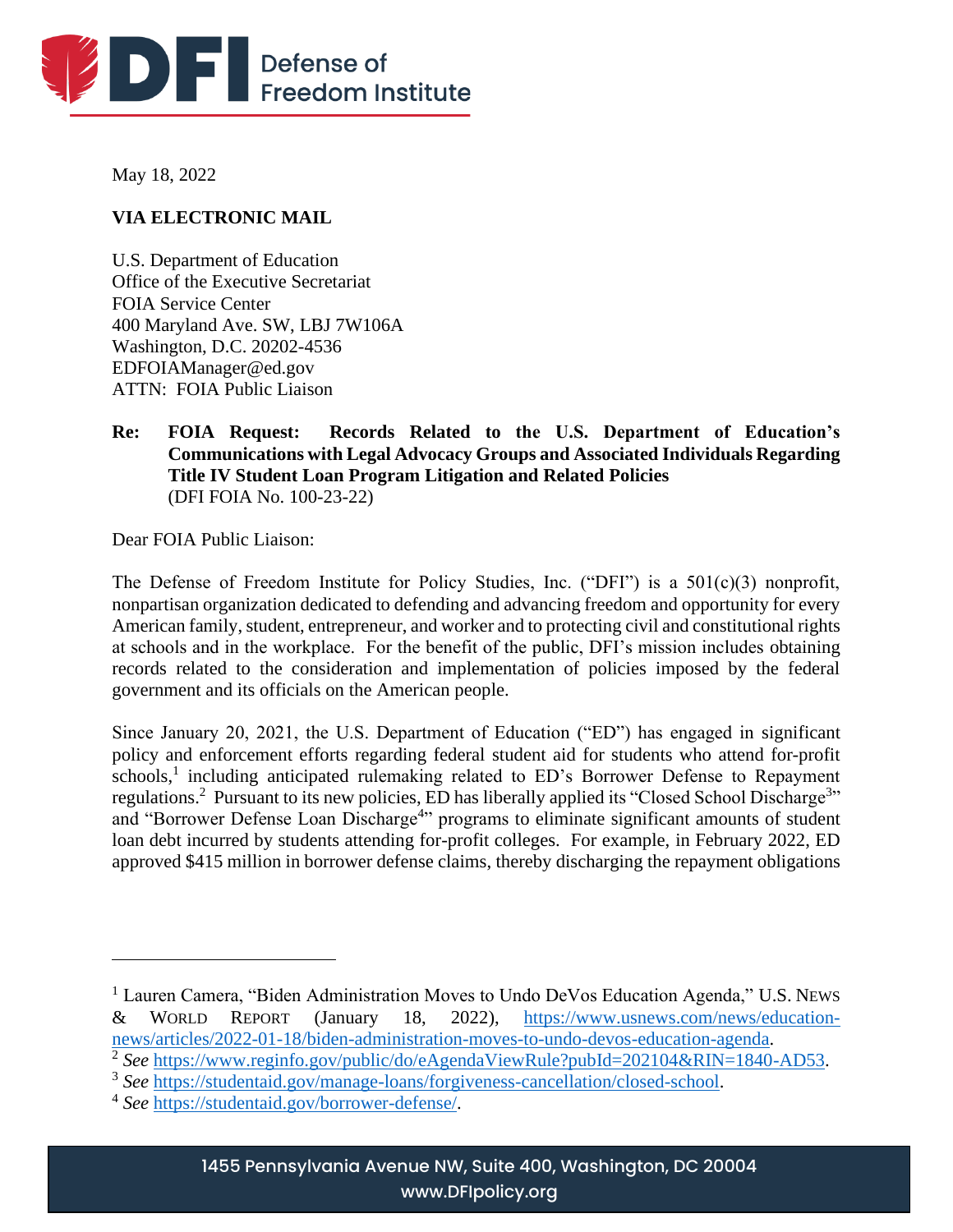

of more than 16,000 borrowers.<sup>5</sup> That discharge followed ED's August 2021 elimination of more than \$1.1 Billion in student loan debt under the Closed School Discharge program.<sup>6</sup>

ED's unprecedented unilateral "elimination" of student loan debt under these programs appears to be part of a much wider effort by the Biden Administration to "forgive" student loan debt<sup>7</sup> and its repeated suspension of its obligation to collect student loan debt.<sup>8</sup> As President Biden's press secretary recently noted, "'[n]ot a single person in this country has paid a dime on federal student loans since the president took office."<sup>9</sup>

ED has been the subject of multiple federal and state lawsuits regarding its Title IV student loan program policies during recent years. Plaintiffs and related parties (including several legal advocacy groups) in many of those lawsuits have publicly attempted to prevent or dramatically alter various student loan program policies through lawsuits against ED.

One such legal advocacy group, Harvard Law School's Project on Predatory Student Lending ("PPSL"), claims to be at the forefront of litigation against the "predatory for-profit college industry" and reports that it represents "more than one million borrowers" and that its litigation has "directly resulted in the cancellation of over \$2.5 billion" in student loan debts."<sup>10</sup> Of note, on July 6, 2021, ED announced that it had hired as its Deputy General Counsel, Toby Merrill, who founded and directed PPSL.<sup>11</sup>

PPSL has repeatedly filed suit against ED over its administration of the Title IV student loan program, has been involved in at least fourteen state and federal civil lawsuits, and has filed multiple amicus briefs in matters implicating ED policies regarding student loan debt and regulation of for-profit colleges and universities. 12 In one such matter (*Vara, et al. v. DeVos, et* 

<sup>5</sup> *See* [https://www.ed.gov/news/press-releases/education-department-approves-415-million](https://www.ed.gov/news/press-releases/education-department-approves-415-million-borrower-defense-claims-including-former-devry-university-students)[borrower-defense-claims-including-former-devry-university-students.](https://www.ed.gov/news/press-releases/education-department-approves-415-million-borrower-defense-claims-including-former-devry-university-students)

<sup>6</sup> *See* [https://www.ed.gov/news/press-releases/extended-closed-school-discharge-will-provide-](https://www.ed.gov/news/press-releases/extended-closed-school-discharge-will-provide-115k-borrowers-itt-technical-institute-more-11b-loan-forgiveness)[115k-borrowers-itt-technical-institute-more-11b-loan-forgiveness.](https://www.ed.gov/news/press-releases/extended-closed-school-discharge-will-provide-115k-borrowers-itt-technical-institute-more-11b-loan-forgiveness)

 $\sqrt{7}$  Nancy Cook, Jarrell Dillard, and Emma Kinery, "Biden Eyes Student-Loan Forgiveness Starting at \$10,000," BLOOMBERG (April 29, 2022), [https://www.bloomberg.com/news/articles/2022-04-](https://www.bloomberg.com/news/articles/2022-04-29/biden-eyes-targeted-student-loan-forgiveness-starting-at-10-000) [29/biden-eyes-targeted-student-loan-forgiveness-starting-at-10-000.](https://www.bloomberg.com/news/articles/2022-04-29/biden-eyes-targeted-student-loan-forgiveness-starting-at-10-000)

<sup>&</sup>lt;sup>8</sup> Zach Friedman, "Education Department Halts Collection Action on Student Loans Through November," FORBES (February 17, 2022), [https://www.forbes.com/sites/zackfriedman/2022/02/17/education-department-halts-collection](https://www.forbes.com/sites/zackfriedman/2022/02/17/education-department-halts-collection-of-student-loans-through-november/?sh=43e02a6c38f7)[of-student-loans-through-november/?sh=43e02a6c38f7.](https://www.forbes.com/sites/zackfriedman/2022/02/17/education-department-halts-collection-of-student-loans-through-november/?sh=43e02a6c38f7)

 $\overline{9}$  Annie Nova, "Biden administration signals a decision on student loan forgiveness could come soon, CNBC (April 27, 2022), [https://www.cnbc.com/2022/04/27/administration-signals-student](https://www.cnbc.com/2022/04/27/administration-signals-student-loan-forgiveness-decision-may-come-soon.html)[loan-forgiveness-decision-may-come-soon.html.](https://www.cnbc.com/2022/04/27/administration-signals-student-loan-forgiveness-decision-may-come-soon.html)

<sup>10</sup> *See* [https://predatorystudentlending.org/about-the-project/impact/.](https://predatorystudentlending.org/about-the-project/impact/)

<sup>&</sup>lt;sup>11</sup> *See* [https://www.ed.gov/news/press-releases/us-department-education-announces-more-biden](https://www.ed.gov/news/press-releases/us-department-education-announces-more-biden-harris-appointees-2)[harris-appointees-2.](https://www.ed.gov/news/press-releases/us-department-education-announces-more-biden-harris-appointees-2)

<sup>12</sup> *See* [https://predatorystudentlending.org/cases/.](https://predatorystudentlending.org/cases/)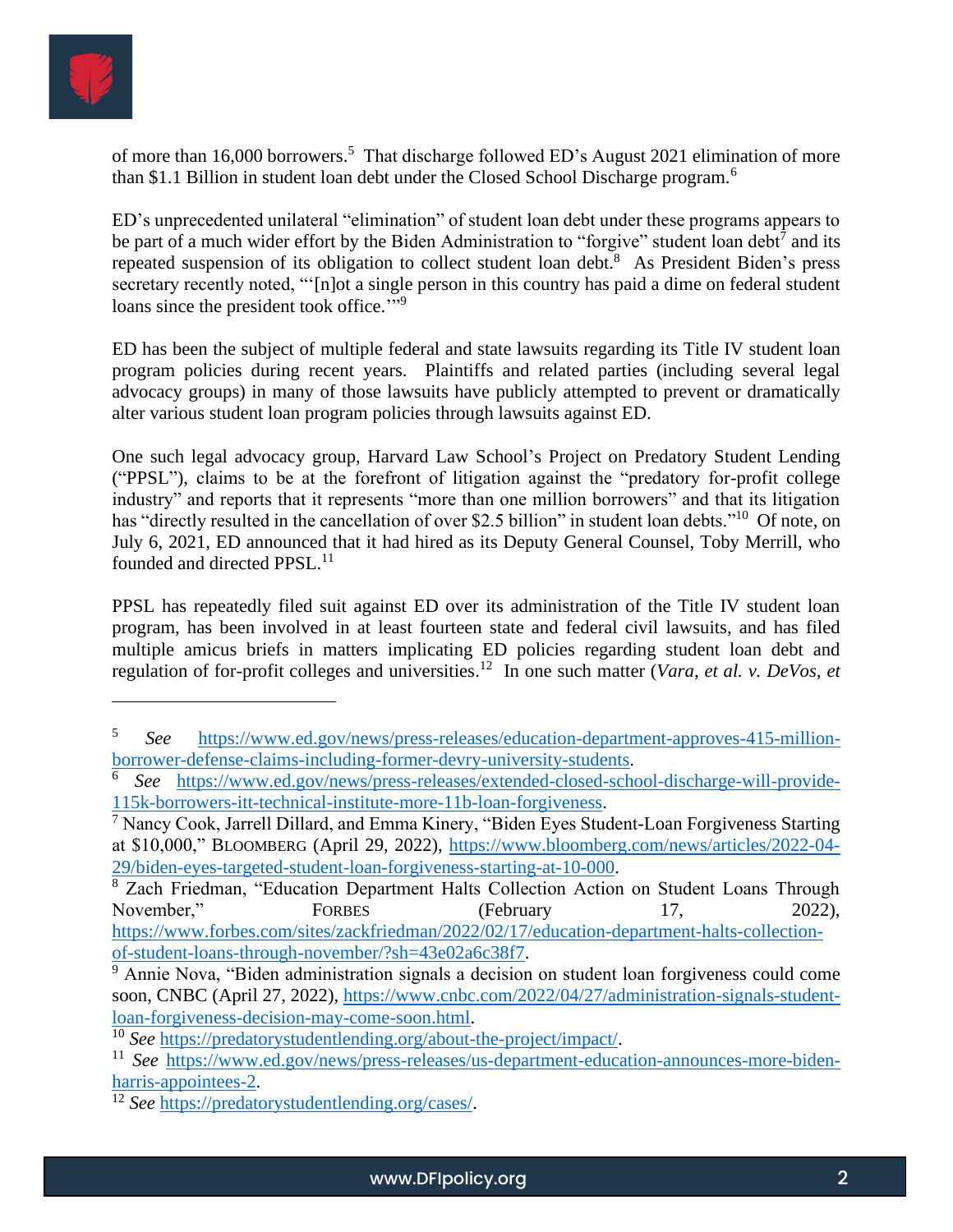

*al.*, 19-12175-LTS (D. Mass)), ED withdrew its appeal to the First Circuit Court of Appeals in July 2021, aligning with PPSL's position on the matter. Through ED's changed litigation position, PPSL achieved a "long-awaited victory [when] the U.S. Department of Education filed a motion<sup>13</sup> dropping its appeal," thereby agreeing to "comply with a federal court order to grant the Massachusetts Attorney General's borrower defense application on behalf of 7,200 borrowers . . .  $, 14$ 

Other legal advocacy groups and associated individuals have similarly supported lawsuits and other public efforts in opposition to ED's previous Title IV student loan program policies. The transformation of ED's policies and related litigation positions since January 20, 2021, is of potentially profound interest to millions of students, borrowers, lenders, families, and taxpayers, and may involve more than \$1.75 trillion<sup>15</sup> at a time when the American economy is already facing perilous headwinds.<sup>16</sup> The American people have a right to know about the communications of these legal advocacy groups with ED officials concerning ED's Title IV student loan program litigation positions and related policies.

DFI thus seeks records of ED's communications with certain legal advocacy groups and associated individuals regarding ED's Title IV student loan program litigation positions and related policies since January 20, 2021.

Pursuant to the Freedom of Information Act (FOIA), 5 U.S.C. § 552 *et seq*. and the implementing regulations of ED at 34 C.F.R. Part 5 ("Availability of Information to the Public"), DFI makes the following request for records within your possession and/or control:

# **Requested Records**

DFI requests that ED produce the following records within twenty (20) business days:

1. All records, including but not limited to electronic mail ("email"), texts, letters, memoranda, and other documentation *to ED Officials* (see Custodians, *infra*) from the following entities and associated individuals from January 20, 2021, through the date the search is conducted, which reference "student loan cancellation" or "forgiveness" or "BD" or "BDR" or "borrower defense rule" or "borrower defense" or "borrower defense process" or "borrower defense applications" or "unresolved borrower defense

<sup>13</sup> *See* [https://studentaid.gov/announcements-events/vara.](https://studentaid.gov/announcements-events/vara)

<sup>14</sup> *See* [https://predatorystudentlending.org/news/press-releases/7200-borrowers-cheated-by](https://predatorystudentlending.org/news/press-releases/7200-borrowers-cheated-by-corinthian-colleges-to-finally-secure-debt-relief-as-education-department-drops-legal-appeal-press-release/)[corinthian-colleges-to-finally-secure-debt-relief-as-education-department-drops-legal-appeal](https://predatorystudentlending.org/news/press-releases/7200-borrowers-cheated-by-corinthian-colleges-to-finally-secure-debt-relief-as-education-department-drops-legal-appeal-press-release/)[press-release/.](https://predatorystudentlending.org/news/press-releases/7200-borrowers-cheated-by-corinthian-colleges-to-finally-secure-debt-relief-as-education-department-drops-legal-appeal-press-release/)

<sup>&</sup>lt;sup>15</sup> Emma Kinery and Alex Tanzi, "Biden's \$1.75 Trillion Student Debt Problem by the Numbers," TIME (April 30, 2022), [https://time.com/6172402/biden-student-debt-problem/.](https://time.com/6172402/biden-student-debt-problem/)

<sup>&</sup>lt;sup>16</sup> Bernhard Warner, "Goldman Sachs calculates a worst-case recession forecast as investors dump stocks and crypto," FORTUNE (May 16, 2022), [https://fortune.com/2022/05/16/goldman-sachs](https://fortune.com/2022/05/16/goldman-sachs-recession-forecast-spx-stocks-crypto/)[recession-forecast-spx-stocks-crypto/.](https://fortune.com/2022/05/16/goldman-sachs-recession-forecast-spx-stocks-crypto/)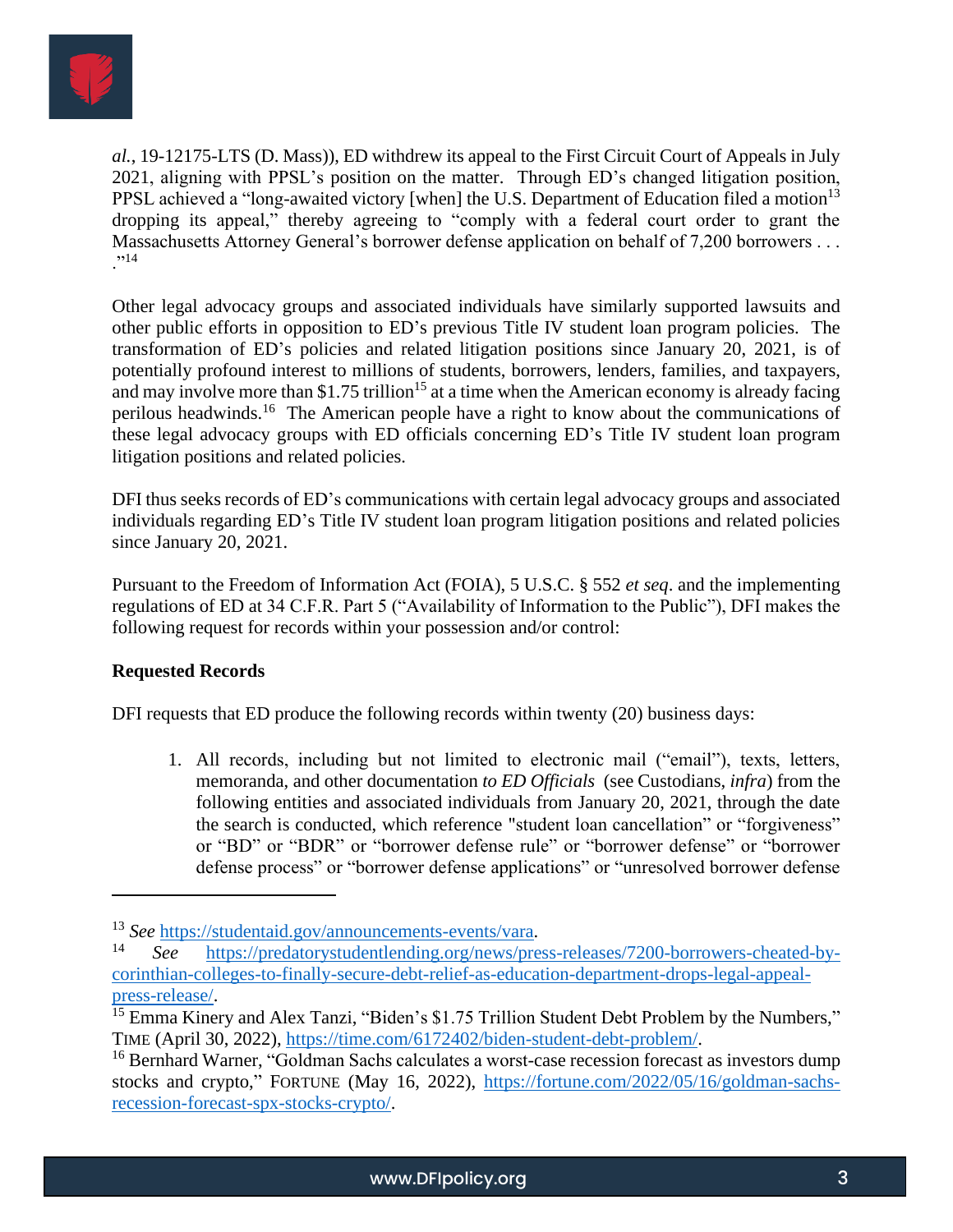

claims" or "sham borrower defense process" or "predatory student debt" or "predatory lending" or "seizure of borrower tax refunds" or "unlawful partial relief methodologies" or "gainful employment" or "GE" or "negotiated rulemaking" or "neg reg" "or "collecting" or "collections" or "default" or "extensions" or "student loan payment pause" or "cancellation" or "student borrowers" or "defrauded borrowers" or "partial relief" or "discharge" or "Pell Grants" or "for-profit" or "Consumer Financial Protection Bureau" or "CFPB" or "Rohit" or "Chopra" or "DeVos" or "Betsy" or "Villalba v. ITT" or "Villalba" or "Navient" or "Bauer v. DeVos" or "Bauer" or "Williams v. King" or "Williams" or "Vara v. DeVos" or "Vara" or "Calvillo Manriquez v. Cardona" or "Manriquez" or "Pratt v. DeVos" or "Pratt" or "Sweet v. Cardona" or "Sweet" or "Britt v. Florida Career College" or "Britt" or "NYLAG v. Cardona" or "NYLAG" or "Colon v. DeVos" or "Colon" or "Dieffenbacher v. DeVos" or "Dieffenbacher" or "Marinello" or "DeVry" or "ITT" or "Corinthian" or "Ninth Circuit Court of Appeals" or "Ninth Circuit" or "9<sup>th</sup> Circuit" or "deposition" or "sanctions" or "contempt":

- a. Public Citizen Litigation Group
- b. Housing & Economic Rights Advocates
- c. Student Borrower Protection Center
- d. Center for Responsible Lending
- e. National Consumer Law Center
- f. Student Debt Crisis Center
- g. Institute for Policy Integrity
- h. New York University School of Law
- i. National Student Legal Defense Network
- j. Consumers Union
- k. Americans for Financial Reform
- l. Columbia Legal Services
- m. Justice Catalyst
- n. American Oversight
- o. New Jersey Citizen Action
- p. Secure Democracy
- q. Center for American Progress
- r. Berkeley Center for Consumer Law & Economic Justice
- s. Young Invincibles
- t. Adam R. Pulver
- u. Adina H. Rosenbaum
- v. Joseph Jaramillo
- w. Natalie Lyons
- x. Claire Torchiana
- y. Jeremy S. Golden
- z. Richard L. Revesz
- aa. Max Sarinsky
- bb. Jack Lienke
- cc. Martha U. Fulford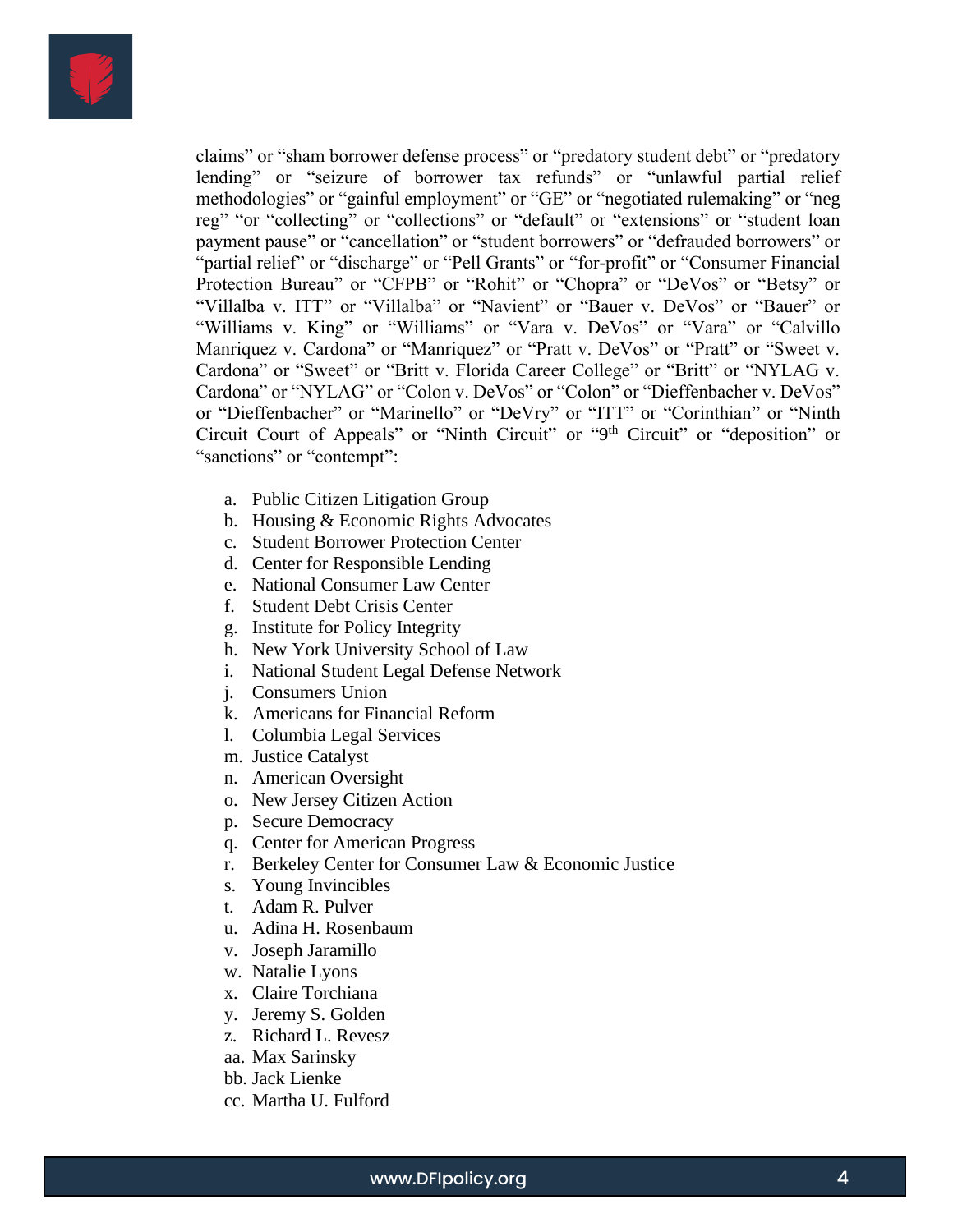

- dd. Persis Yu
- ee. Mike Pierce
- ff. Winston Berkman-Breen
- gg. Amy Czulada
- hh. Chris Hicks
- ii. Ben Kaufman
- jj. Amber Saddler
- kk. Chuck Bell
- ll. Eileen Connor
- mm. Lisa Donner
- nn. Richard Dubois
- oo. Merf Ehman
- pp. Ben Elga
- qq. Austin Evers
- rr. Kristin McGuire
- ss. Ted Mermin
- tt. Holly Petraeus
- uu. John Podesta
- vv. Ed Mierzwinski
- ww. Charley Olena
- xx. Angela Peoples
- yy. Nick Rathod
- zz. Beverly Brown Ruggia
- aaa. Jay Urwitz
- bbb. Dan Zibel
- ccc. Aaron Ament
- ddd. James Cole, Jr.
- eee. Alex Elson
- fff. Emily Goldman
- ggg. Kirin Jessel
- hhh. Abigail Moats
- iii. Eric Rothschild
- jjj. Isabel Tessier
- kkk. Libby DeBlasio Webster
- lll. Mohamed Abdel-Kader
- mmm. Saba Bireda
- nnn. Jacek Pruski
- ooo. John Robinson
- ppp. Joy Silvern
- 2. All records, including but not limited to electronic mail ("email"), texts, letters, memoranda, and other documentation *from ED officials* (see Custodians, *infra*) to any and all of the entities and associated individuals listed in Item 1 from January 20, 2021, through the date the search is conducted, which reference "student loan cancellation"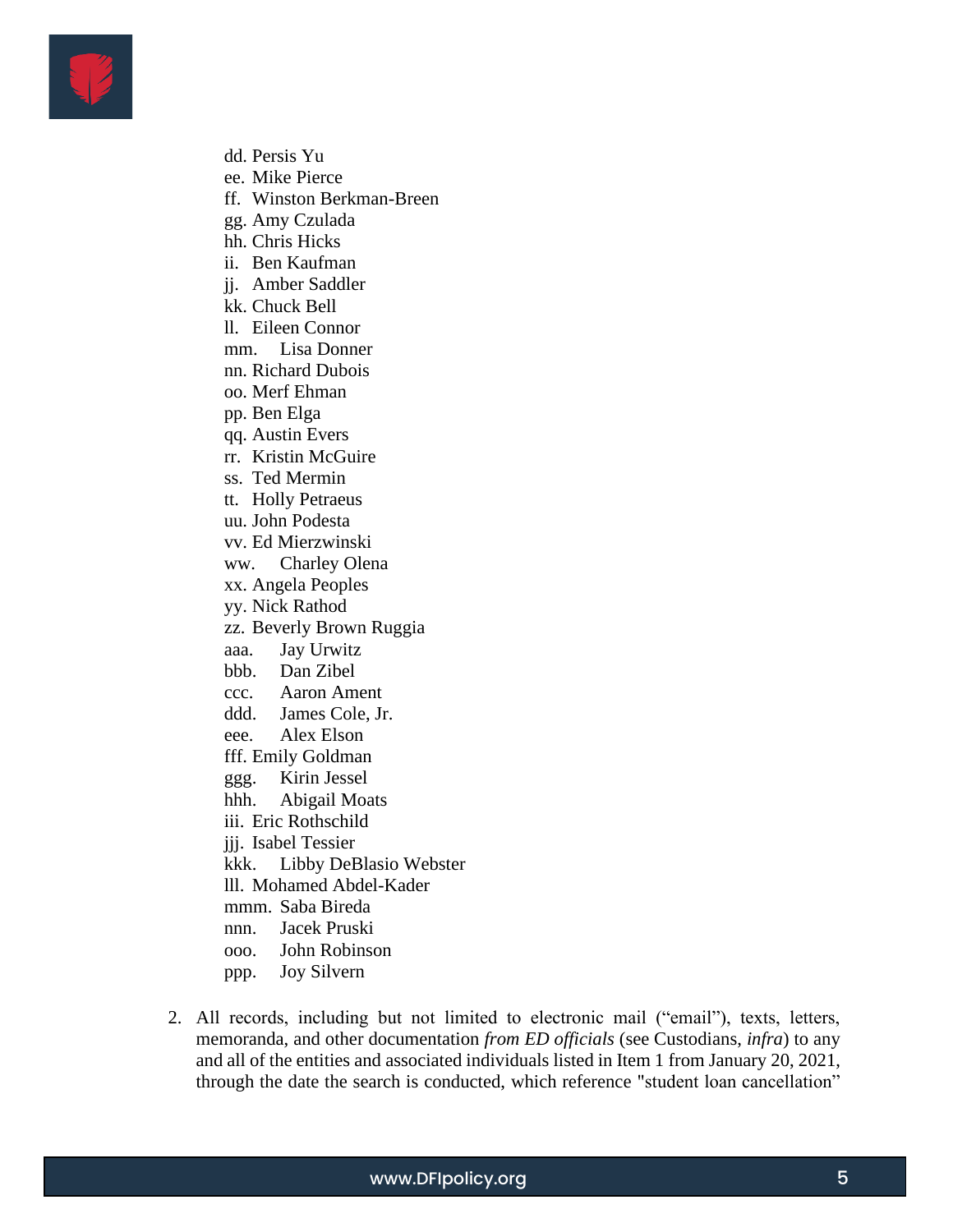

or "forgiveness" or "BD" or "BDR" or "borrower defense rule" or "borrower defense" or "borrower defense process" or "borrower defense applications" or "unresolved borrower defense claims" or "sham borrower defense process" or "predatory student debt" or "predatory lending" or "seizure of borrower tax refunds" or "unlawful partial relief methodologies" or "gainful employment" or "GE" or "negotiated rulemaking" or "neg reg" "or "collecting" or "collections" or "default" or "extensions" or "student loan payment pause" or "cancellation" or "student borrowers" or "defrauded borrowers" or "partial relief" or "discharge" or "Pell Grants" or "for-profit" or "Consumer Financial Protection Bureau" or "CFPB" or "Rohit" or "Chopra" or "DeVos" or "Betsy" or "Villalba v. ITT" or "Villalba" or "Navient" or "Bauer v. DeVos" or "Bauer" or "Williams v. King" or "Williams" or "Vara v. DeVos" or "Vara" or "Calvillo Manriquez v. Cardona" or "Manriquez" or "Pratt v. DeVos" or "Pratt" or "Sweet v. Cardona" or "Sweet" or "Britt v. Florida Career College" or "Britt" or "NYLAG v. Cardona" or "NYLAG" or "Colon v. DeVos" or "Colon" or "Dieffenbacher v. DeVos" or "Dieffenbacher" or "Marinello" or "DeVry" or "ITT" or "Corinthian" or "Ninth Circuit Court of Appeals" or "Ninth Circuit" or "9<sup>th</sup> Circuit" or "deposition" or "sanctions" or "contempt".

#### **Custodians**

The search for records described in Items 1 and 2 should be limited to "ED officials" within the Office of the General Counsel who are classified as any of the following, referenced with the following job titles, or assigned to its Postsecondary Education Division:

- a. "PAS" (Presidential Appointments Requiring Senate Confirmation)
- b. "PA" (Presidential Appointments Not Requiring Senate Confirmation)
- c. "NC-SES" (Non-Career Senior Executive Service)
- d. "SC" (Schedule C Confidential or Policymaking Positions)
- e. Any attorney of any classification assigned to the Postsecondary Education Division in the Office of the General Counsel

#### **Definitions**

Absent contrary statutory directives, words and phrases contained herein should be accorded their usual, plain, and ordinary meaning. Please note the following statutory definition:

**"Records"** are defined at 44 U.S.C. § 3301(a)(1-2) as including "all recorded information, regardless of form or characteristics, made or received by a Federal agency under Federal law or in connection with the transaction of public business and preserved or appropriate for preservation by that agency or its legitimate successor as evidence of the organization, functions, policies, decisions, procedures, operations, or other activities of the United States Government or because of the informational value of data in them" and further "includes all traditional forms of records, regardless of physical form or characteristics, including information created, manipulated, communicated, or stored in digital or electronic form, such as emails, text messages or other direct messaging systems (such as iMessage, WhatsApp, Signal, or Twitter direct messages), voice mail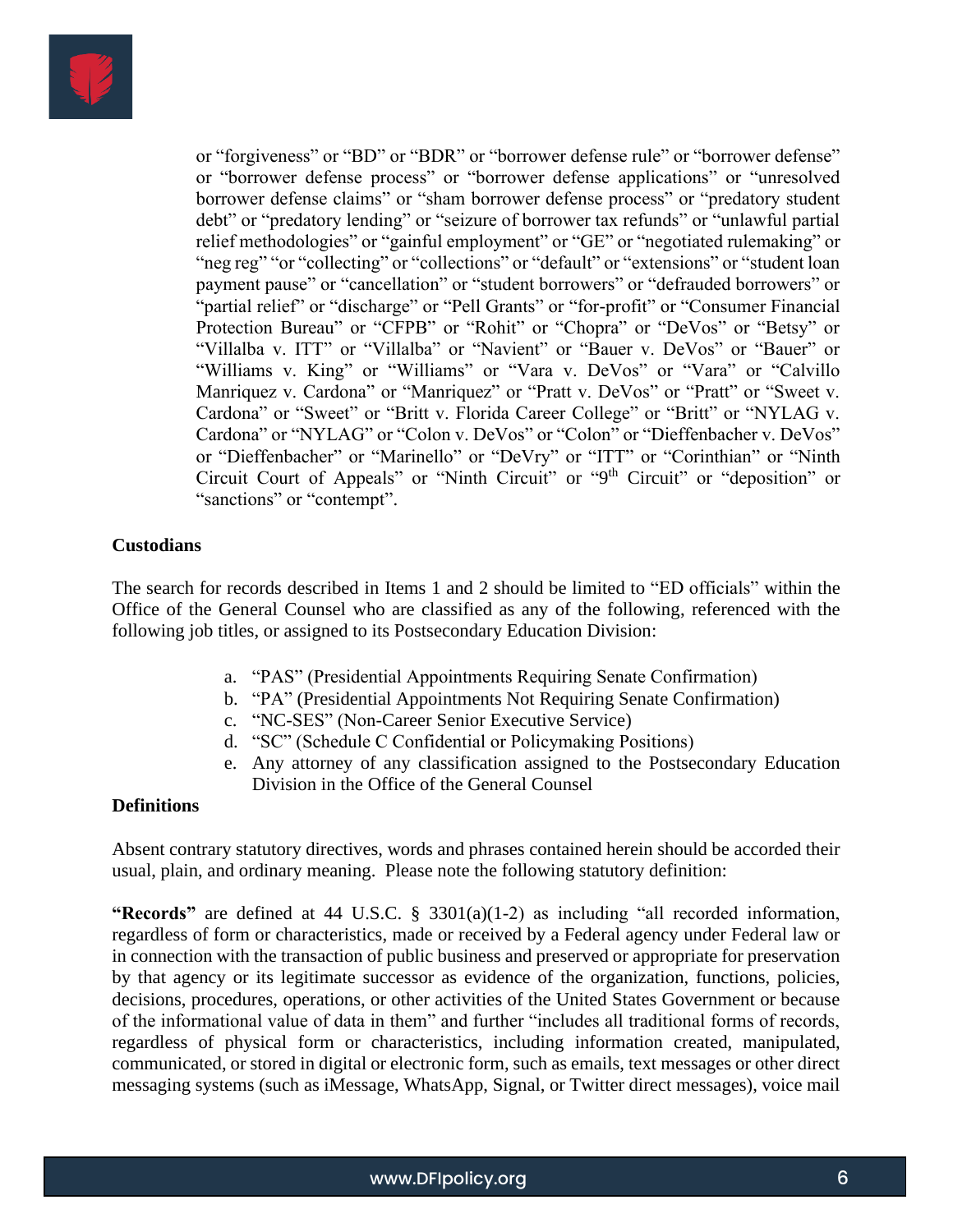

messages, instant messaging systems such as Lync or ICQ, and shared messages systems such as Slack.

### **Identification and Production of the Requested Records**

FOIA imposes a burden on ED, as a covered agency under 5 U.S.C. § 551(1), to timely disclose requested agency records to the requestor<sup>17</sup> if ED  $(1)$  created or obtained the requested materials, and, (2) is "in control of the requested materials at the time the FOIA request [was] made."<sup>18</sup> Upon request, ED must "promptly" make the requested records available to the requester.<sup>19</sup> Notably, covered agency records include materials provided to ED by both private and governmental organizations.<sup>20</sup> Upon receipt of a FOIA request that "reasonably" describes the records sought and is in compliance with ED's published rules regarding the time, place, any fees, and procedures to be followed,  $2^{1}$  ED must conduct a search calculated to find responsive records in ED's control at the time of the request.<sup>22</sup> In addition, the records produced by ED are required to be provided in "any form or format requested . . . if the record is readily reproducible by the agency in that form or format."<sup>23</sup>

Upon receipt of this request, ED has twenty business days to "determine . . . whether to comply with [the] request" and "shall immediately notify" the requester of its determination and the reasons therefor," the right to seek assistance from the agency's FOIA public liaison, and the requester's right to appeal any "adverse determination" by ED.<sup>24</sup>

Consistent with FOIA guidelines, DFI requests the following regarding the provision of the requested records:

- ED should immediately act to protect and preserve all records potentially responsive to this request, notifying any and all responsible officials of this preservation request and verifying full compliance with the preservation request. This matter may be subject to litigation, making the immediate initiation of a litigation hold on the requested materials necessary.
- ED should search all record systems that may contain responsive records, promptly consulting with its information technology (IT) officials to ensure the completeness of the

 $17$  FOIA requires the disclosure of nonexempt agency records to any person, which includes an individual, partnership, corporation, association, or public or private organization other than an agency. 5 U.S.C. § 551(2).

<sup>18</sup> *Department of Justice (DOJ) v. Tax Analysts*, 492 U.S. 136 at 144-45 (1989).

 $19\,$  5 U.S.C. § 552(a)(3)(A).

<sup>20</sup> *Id*. at 144.

<sup>&</sup>lt;sup>21</sup> 5 U.S.C. § 552(a)(3)(A)(i).

<sup>22</sup> *Wilbur v. C.I.A.*, 355 F.3d 675, 678 (D.C. Cir. 2004).

 $23$  5 U.S.C. § 552(a)(3)(B).

<sup>&</sup>lt;sup>24</sup> 5 U.S.C. § 552(a)(6)(A)(i).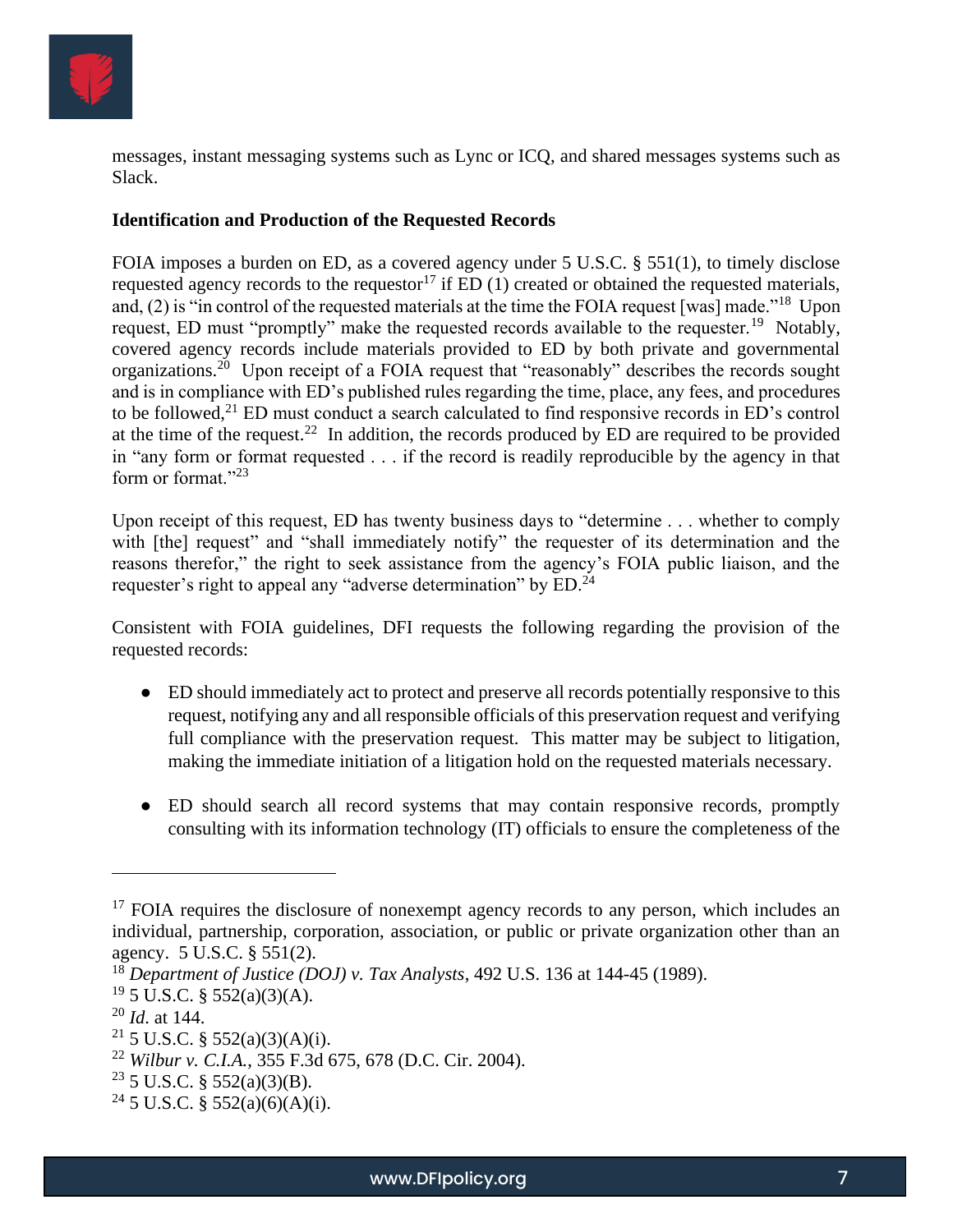

records search by using the full range of ED's IT capabilities to conduct the search. To constitute an adequate search for responsive records, ED should not rely solely on a search of a likely custodian's files by the custodian or representations by that likely custodian, but should conduct the search with applicable IT search tools enabling a full search of relevant agency records, including archived records, without reliance on a likely custodian's possible deletion or modification of responsive records.

- ED should search all relevant records and information retention systems (including archived recorded information systems) which may contain records regarding ED's business operations. Responsive records include official business conducted on unofficial systems which may be stored outside of official recording systems and are subject to FOIA. ED should directly inquire, as part of its search, if likely custodians have conducted any such official business on unofficial systems and should promptly and fully acquire and preserve those records as ED's official records. Such unofficial systems include, but are not limited to, governmental business conducted by employees using personal emails, text messages or other direct messaging systems (such as iMessage, WhatsApp, Signal, or Twitter direct messages), voice mail messages, instant messaging systems such as Lync or ICQ, and shared messages systems such as Slack. Failure to identify and produce records responsive to this request from such unofficial systems would constitute a knowing concealment by ED calculated to deflect its compliance with FOIA's requirements.
- ED should timely provide entire records responsive to this request, broadly construing what information may constitute a "record" and avoiding unnecessarily omitting portions of potentially responsive records as they may provide important context for the requested records (*e.g.,* if a particular email is clearly responsive to this request, the response to the request should include all other emails forming the email chain, to include any attachments accompanying the emails).
- ED should narrowly construe and precisely identify the statutory basis for any constraint which it believes may prevent disclosure.
- If ED determines that any portions of otherwise responsive records are statutorily exempt from disclosure, DFI requests that ED disclose reasonably segregable portions of the records.
- For any responsive records withheld in whole or part by ED, ED should provide a clear and precise enumeration of those records in index form presented with sufficient specificity "to permit a reasoned judgment as to whether the material is actually exempt under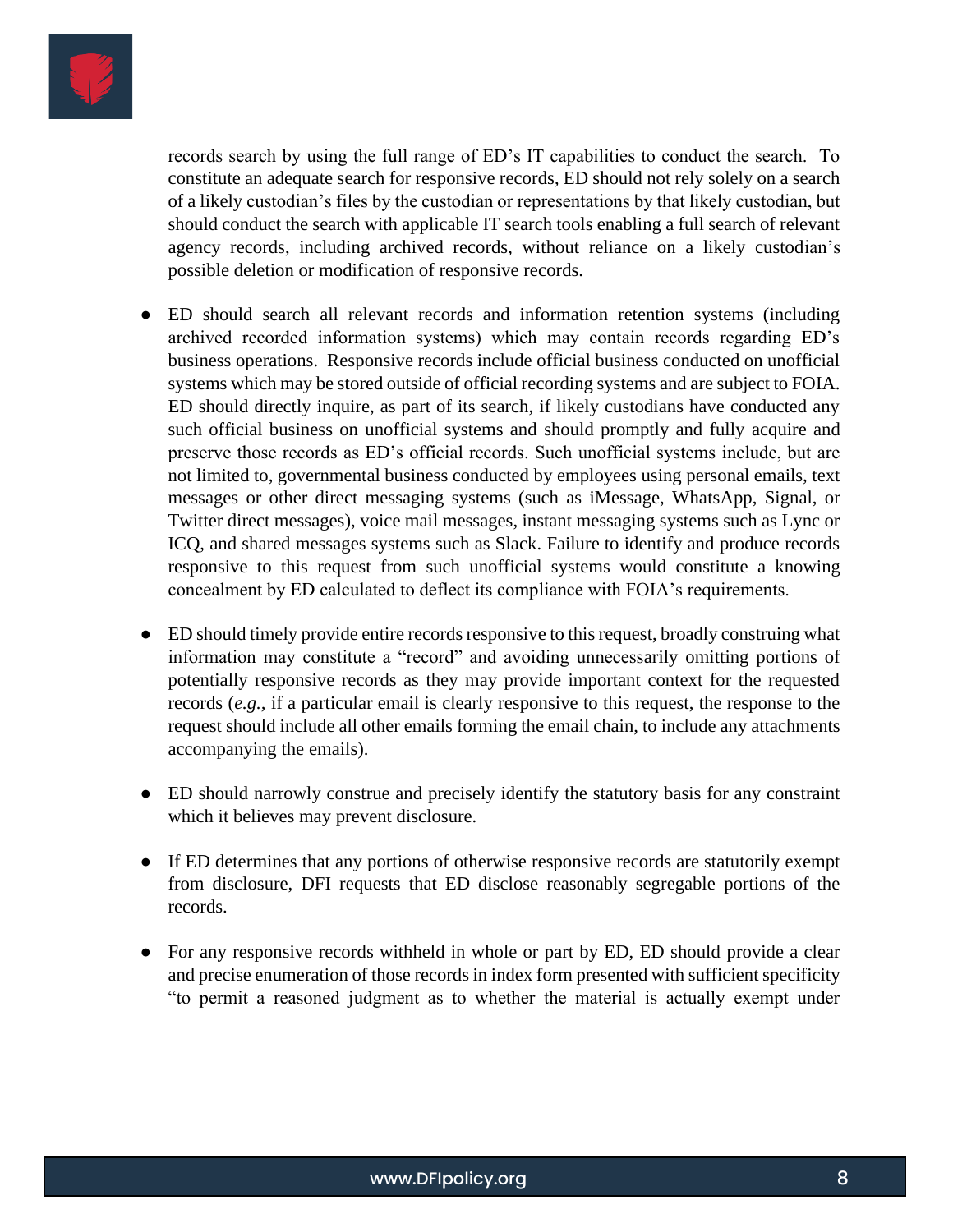

FOIA<sup>"25</sup> and provide a sufficiently detailed justification and rationale for each nondisclosure and the statutory exemption upon which the non-disclosure relies.

● Please provide responsive records in electronic format by email, native format by mail, or PDF or TIH format on a USB drive. If it helps speed production and eases ED's administrative burden, DFI welcomes provision of the records on a rolling basis. Responsive records sent by mail should be addressed to the Defense of Freedom Institute for Policy Studies, 1455 Pennsylvania Avenue NW, Suite 400, Washington, D.C. 20004.

# **Fee Waiver Request**

Pursuant to 5 U.S.C. § 552(a)(4)(A)(iii) and 34 C.F.R. § 5.33 and 34 C.F.R. § 5.32(b)(1)(ii), DFI requests a waiver of all fees associated with this FOIA request for agency records.

# **Disclosure of the requested records is in the public interest.**

Disclosure of the requested records is in the public interest because it is likely to contribute significantly to public understanding of the operations or activities of the government and because disclosure of the information contained within the requested records is not primarily in the commercial interests of DFI.

The disclosed materials are likely to contribute significant information to the public's understanding of the involvement and impact of interested outside legal advocacy groups and associated individuals in the formulation of important ED litigation and policy matters regarding its student loan debt policies that are highly relevant to the interests of students, families, and taxpayers. Disclosure of the requested materials will illuminate ED's policies and planning (*e.g*., rulemaking and enforcement decisions). Further, the requested information does not otherwise appear to be in the public domain (in duplicative or substantially identical form).

Provision of the requested records will not commercially benefit DFI (a nonprofit, nonpartisan organization interested in the transparency of ED operations and governance), but will benefit the general public and other groups and entities with non-commercial interests in ED's operations and governance.

DFI will review and analyze the requested records and make the records and analyses available to the general public and other interested groups through publication on DFI's website and social media platforms such as Facebook and Twitter (distribution functions it has already demonstrated a capacity to provide since its formation in September 2021, including a detailed news story on ED policies widely distributed by one of the nation's largest news providers in February 2022 and more recently, a March 2022 analysis of DOJ policies distributed by a leading news magazine.

<sup>25</sup> *Founding Church of Scientology v. Bell*, 603 F.2d 945, 949 (D.C. Cir. 1979).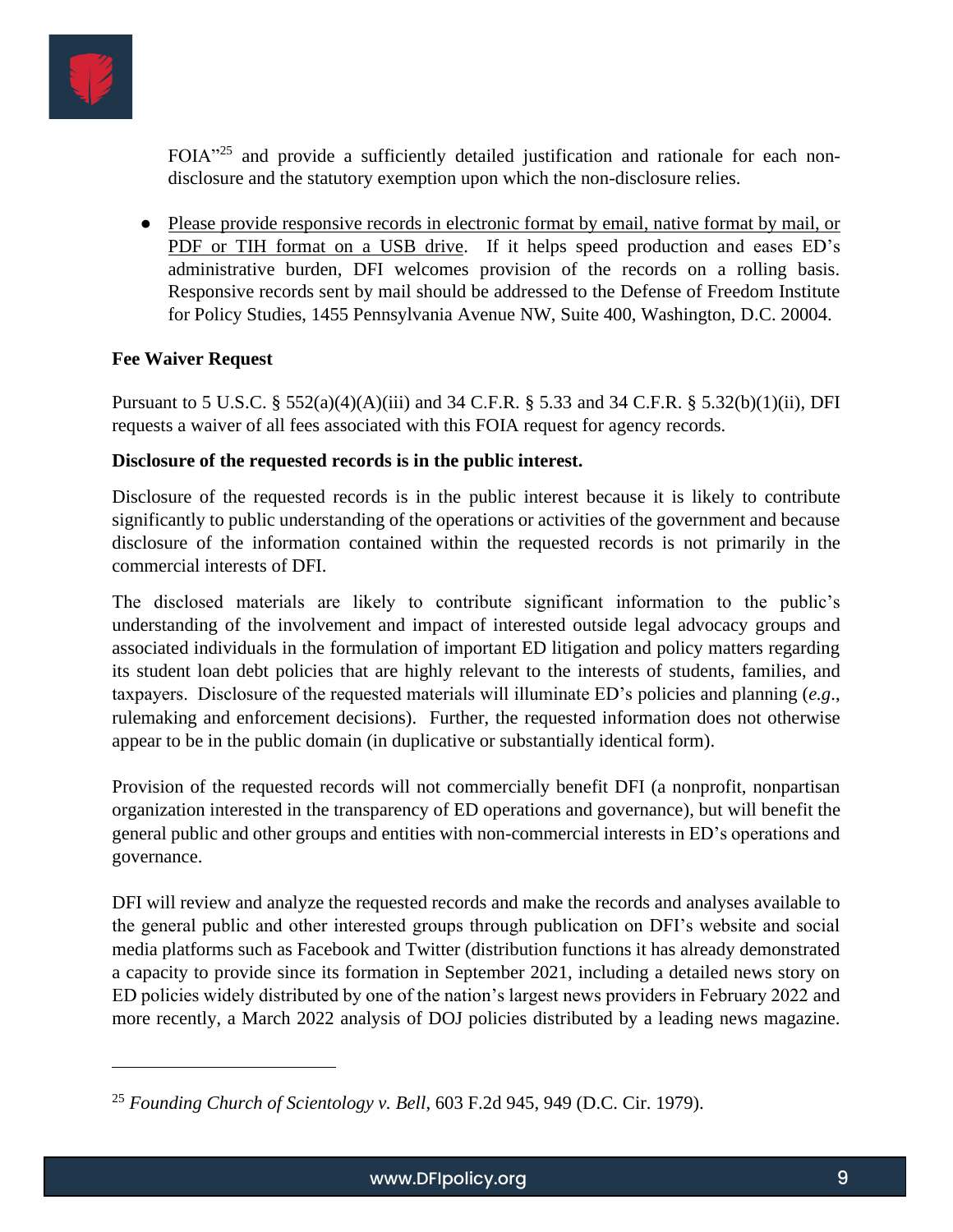

DFI personnel also frequently offer commentary and analyses on radio and television news programs and in various public forums).

Federal law makes clear that when the disclosure is in the public interest and the information contained within the disclosed records is not primarily in the commercial interests of the requester (here, DFI), statutory fee waiver is appropriate.

### **DFI is a representative of the news media.**

In addition to the fee waiver request based upon the public interest, DFI also requests a fee waiver on the basis that DFI is a **representative of the news media**, pursuant to 5 U.S.C. §  $552(a)(4)(A)(iii)$  and 34 C.F.R. § 5.32(b)(1)(ii).

FOIA (as amended) provides that a representative of the news media is "any person or entity that gathers information of potential interest to a segment of the public, uses its editorial skills to turn the raw materials into a distinct work, and distributes that to an audience."<sup>26</sup> DFI provides exactly this service to the general public and other audiences with an interest in those materials and analyses. Upon receipt of the requested materials from ED, DFI will review and analyze those materials and will extract and otherwise distill particularly useful information from those materials for the benefit of the general public and other interested audiences.

DFI will provide its analyses to the general public and other interested audiences through publication on DFI's website and social media platforms such as Facebook and Twitter (distribution functions it has already demonstrated a capacity to provide since its formation in September 2021, including a detailed news story on ED policies widely distributed by one of the nation's largest news providers in February 2022 and more recently, a March 2022 analysis of DOJ policies distributed by a leading news magazine. DFI personnel have also offered commentary and analyses on radio news programs and in various public forums).

As a qualified non-commercial public education and news media requester with demonstrated ability to review and analyze publicly-available information and to provide insight regarding that information, DFI is thus entitled to a fee waiver under FOIA as a representative of the news media.

# **Conclusion**

The subject of this request regards identifiable operations and activities of ED and, more specifically, the involvement and impact of outside legal advocacy groups and associated individuals in the formulation of important ED litigation and related policy matters regarding its student loan debt policies. Provision of the requested records will meaningfully inform the general

<sup>26</sup> *See Cause of Action v. FTC,* 799 F.3d 1108, at 1115-16 (D.C. Cir. 2015).